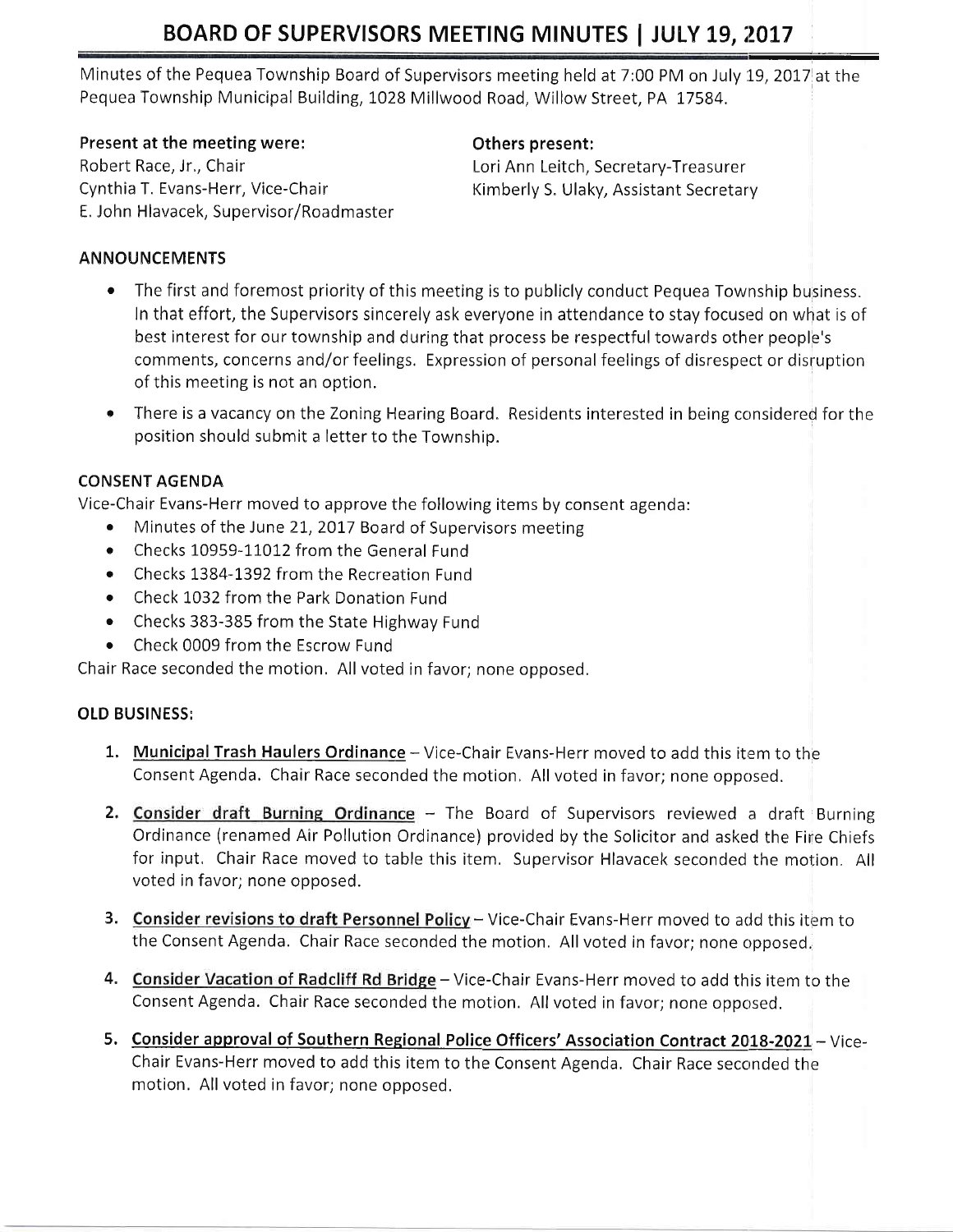6. Consider approval of Chief of Police Contract 2018-2021 - Vice-Chair Evans-Herr moved to add this item to the Consent Agenda. Chair Race seconded the motion. All voted in favor; none opposed.

### NEW BUSINESS:

Vice-Chair Evans-Herr moved to add "Consider additional repairs to John Deere Tractor" to the agenda under New Business. Chair Race seconded the motion, All voted in favor; none opposed.

- 1. Consider hiring part-time Public Works employees Chair Race moved to authorize the Roadmaster to interview applicants Carl Groff and Adam Frey. Motion died due to lack of <sup>a</sup> second. Chair Race moved to hire Carl Groff as a part-time as needed Public Works Laborer. Vice-Chair Evans-Herr seconded the motion. All voted in favor; none opposed. Vice-Chair Evans-Herr moved to set Carl Groff's wages at fourteen dollars (S14,00) per hour. Supervisor Hlavacek seconded the motion. All voted in favor; none opposed. Chair Race moved to authorize the Roadmaster to interview Adam Frey for a Public Works position. Vice-Chair Evans-Herr seconded the motion, All voted in favor; none opposed.
- 2. Consider executing PennDOT Winter Maintenance Agreement Supervisor Hlavacek moved to adopt Resolution 453-2017 authorizing the Chair to execute the PennDOT Winter Maintenance Agreement. Vice-Chair Evans-Herr seconded the motion. All voted in favor; none opposed.
- 3. Consider additional repairs to John Deere Tractor Chair Race moved to authorize Tim Weaver to contact Hunsberger Tractor Repair for an estimate and further moved to authorize Vice-Chair Evans-Herr to contact neighboring townships for a quote to provide mowing services, Supervisor Hlavacek seconded the motion. All voted in favor; none opposed.

#### ADDENDUM:

1. Consider letter to LIMC requesting reinstatement of membership - Vice-Chair Evans-Herr moved to authorize the Secretary to submit a letter to the Lancaster Inter-Municipal Council (LIMC) requesting reinstatement of Pequea Township's membership. Supervisor Hlavacek seconded the motion. All voted in favor; none opposed.

#### REPORTS/UPDATES:

Pequea Township Road Crew - Roadmaster Hlavacek delivered his monthly report to the Board.

Southern Regional Police Department - The Chief of Police requested three more speed limit signs be posted on Run Vallev Road.

Southern Regional Police Commission - The K-9 unit retired on July 7, 2017.

Pequea Township Planning Commission - Proposed Zoning Ordinance and SALDO amendments will be discussed at the next meeting scheduled for July 26, 2017.

Pequea Township Park and Recreation Board - Tim Weaver, Chair of the Park and Recreation Board, provided an update on the projects at Silver Mine Park. Picnic tables have been installed, and areas are being cleared for primitive campsites. Tom Haddad donated barley straw to retard the growth of algae on the pond, An Eagle Scout inquired about rebuilding the boardwalk at the North Pond. Ben Lefever requested to hold his wedding at the park on June 2, 2018.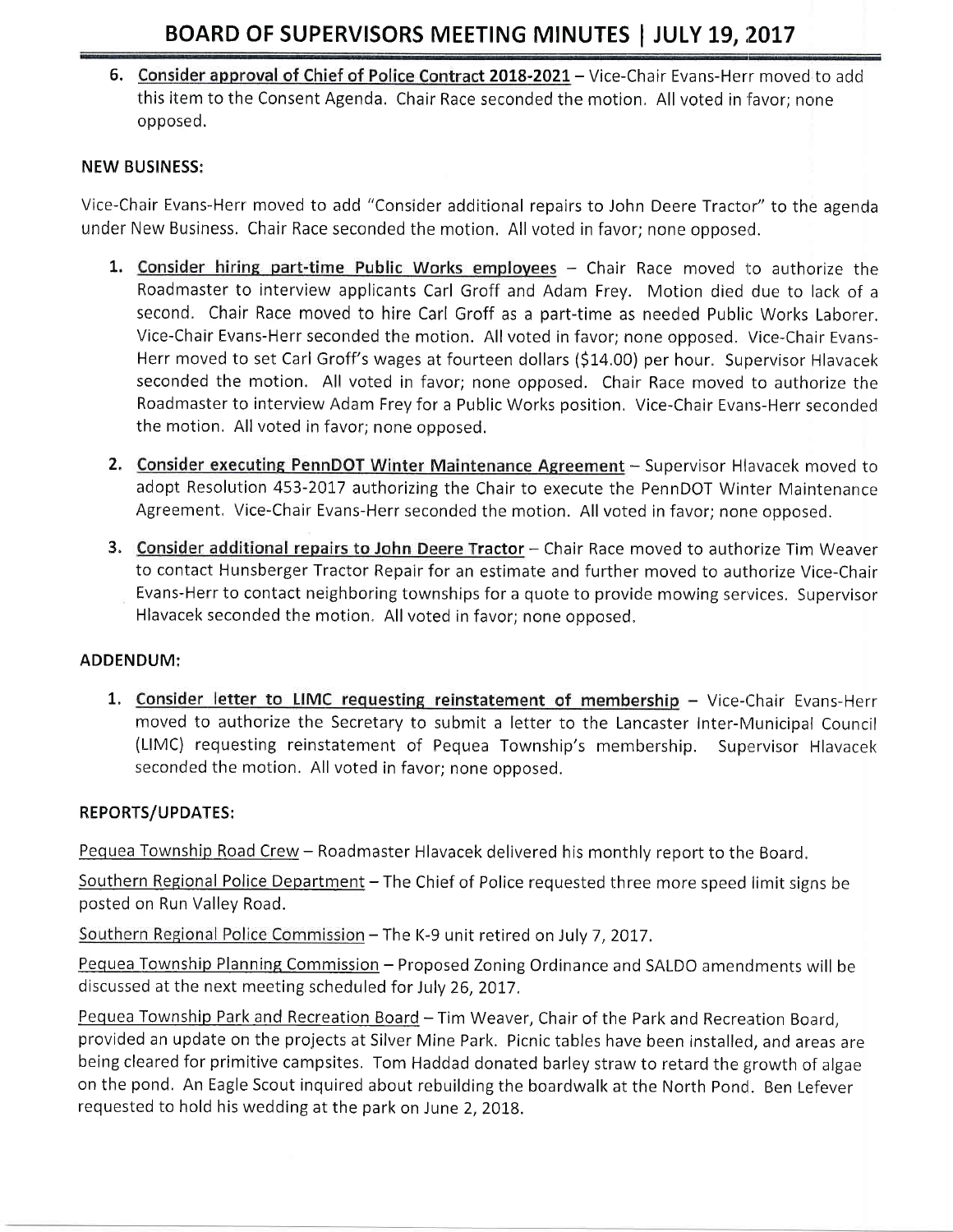## BOARD OF SUPERVISORS MEETING MINUTES | JULY 19, 2017

#### PUBLIC COMMENTS:

Public comments will be taken at this time. Please come to the lectern and limit your comments to three minutes so that others can speak if they wish. Please give your name and address for the minutes. Additional time may be granted at the Board's discretion.

Jackie lohns of 23 Pine Lane thanked Supervisor Hlavacek for promptly responding to her concern about debris on Oak Lane,

Ms, Johns stated Radcliff Road is in bad shape. She encouraged the Roadmaster to address it.

Ms. Johns asked when the township's Pollution Reduction Plan will be in place. Vice-Chair Evans-Herr informed her we are not required to do one at this point,

Ms. Johns expressed concern about compliance with the Clean Indoor Air Act. Supervisor Hlavacek assured her No Smoking signs have been posted.

Ms. Johns referenced a newspaper article about a blight citation issued against a property owner.

Tom Haas of 2194 New Danville Pike requested a hot patch on Stoney Lane near Marticville Road.

Mr. Haas also asked about a stormwater issue on Stoney Lane near New Danville Pike. Brian Herr, Public Works Equipment Operator/Laborer, said the Road Crew plans to replace the pipe and install a catch basin.

#### ADJOURNMENT

Chair Race adjourned the meeting at 8:05 PM,

Respectfully Submitted,

Lori Ann Leitch, Secretary-Treasurer